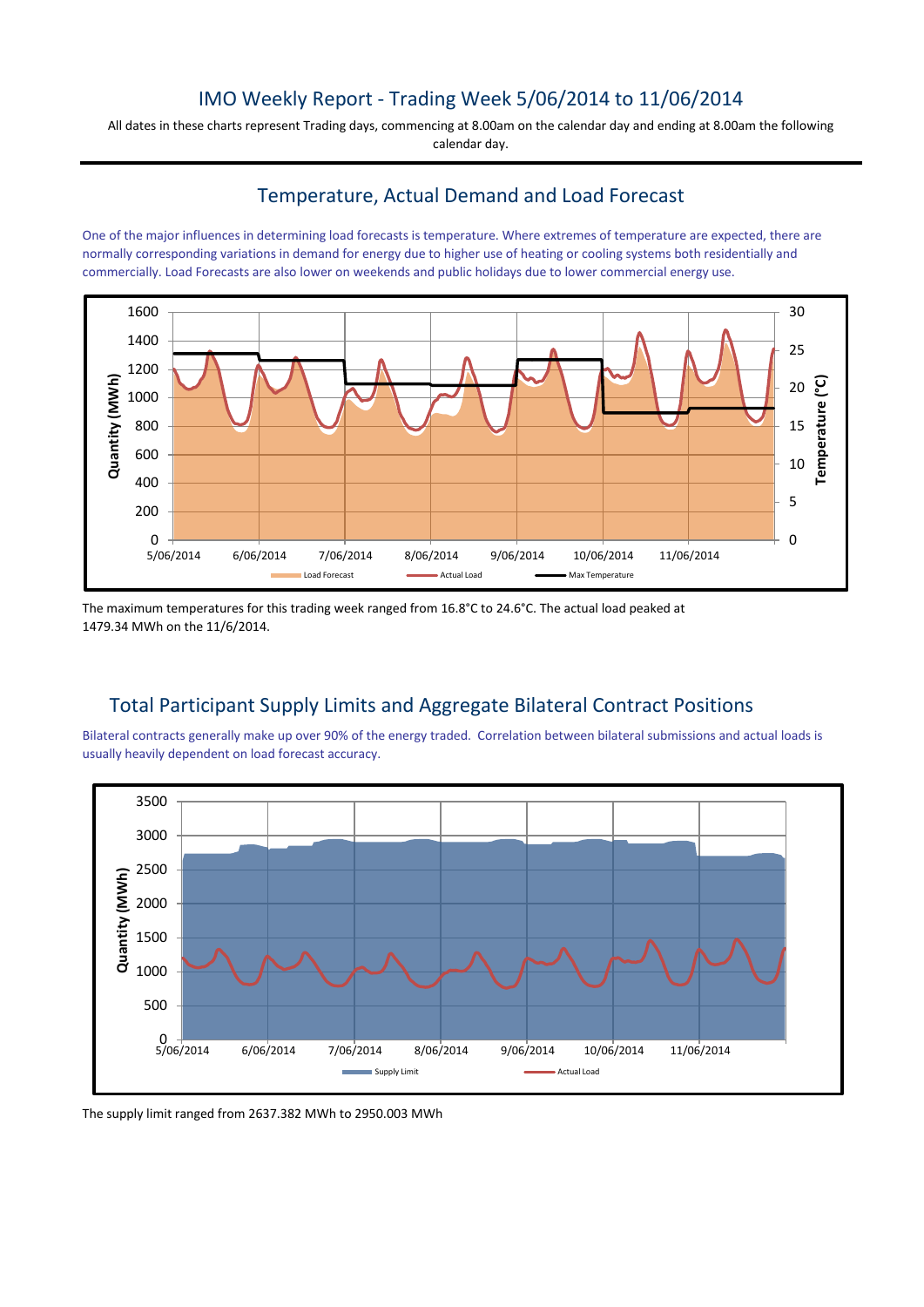#### Net Balancing Market Trades

Bilateral contracts and STEM trading are generally based on the forecast energy requirements of Participants. When the forecast requirements are higher or lower than the actual requirements for a day, this Market energy must be bought and sold in the balancing mechanism. This graph shows the estimated net balancing trades.



The majority of the balancing activity this week occurred within Balancing Demand. The maximum balancing demand for the week reached 200.788 MWh on the 7/6/2014. The maximum balancing supply for the week reached -43.525 MWh on the 9/6/2012.

# Total Traded Energy

This chart represents a comparison between the total net energy that is traded in Bilateral Contracts, the STEM and the balancing mechanism. Balancing Supply represents cases in which the total contract position is greater than the demand and customers must supply energy back to balancing. Balancing Demand represents cases in which the total contract position is less than the demand and customers must purchase energy from balancing.



Total balancing supply equalled -489.474 MWh whereas total balancing demand equalled 17775.45 MWh. The Total STEM Traded quantity was 12375.086 MWh, with the STEM Clearing Quantity ranging between 13.882 MWh and 68.307 MWh.